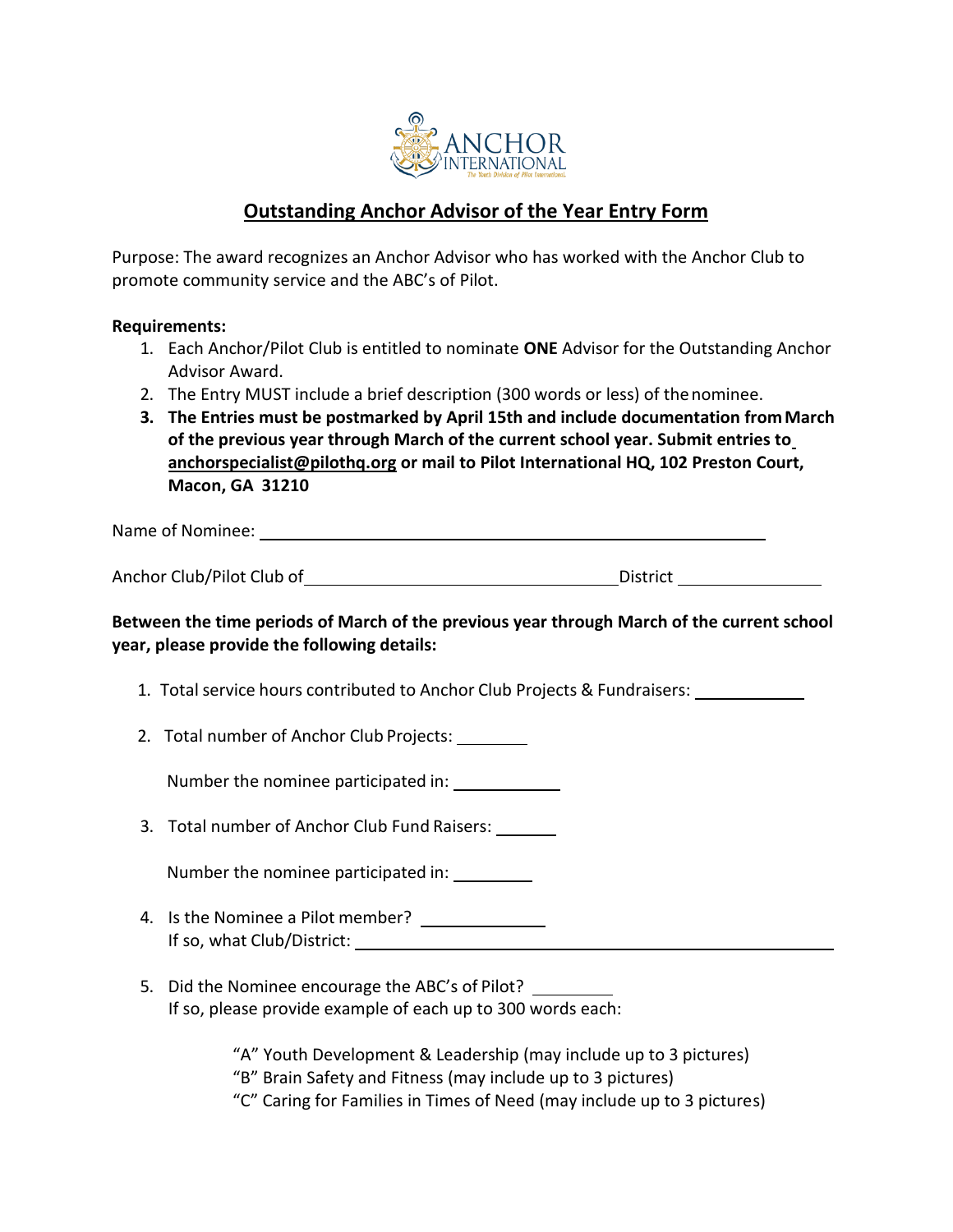6. The Entry MUST include a brief description (300 words or less) of thenominee.

| We, the Anchor/Pilot Club of |              |
|------------------------------|--------------|
| Nominate                     | (print name) |

For Outstanding Anchor Advisor of the Year Award.

**Anchor/Pilot Club President**

*Revised December 2015*